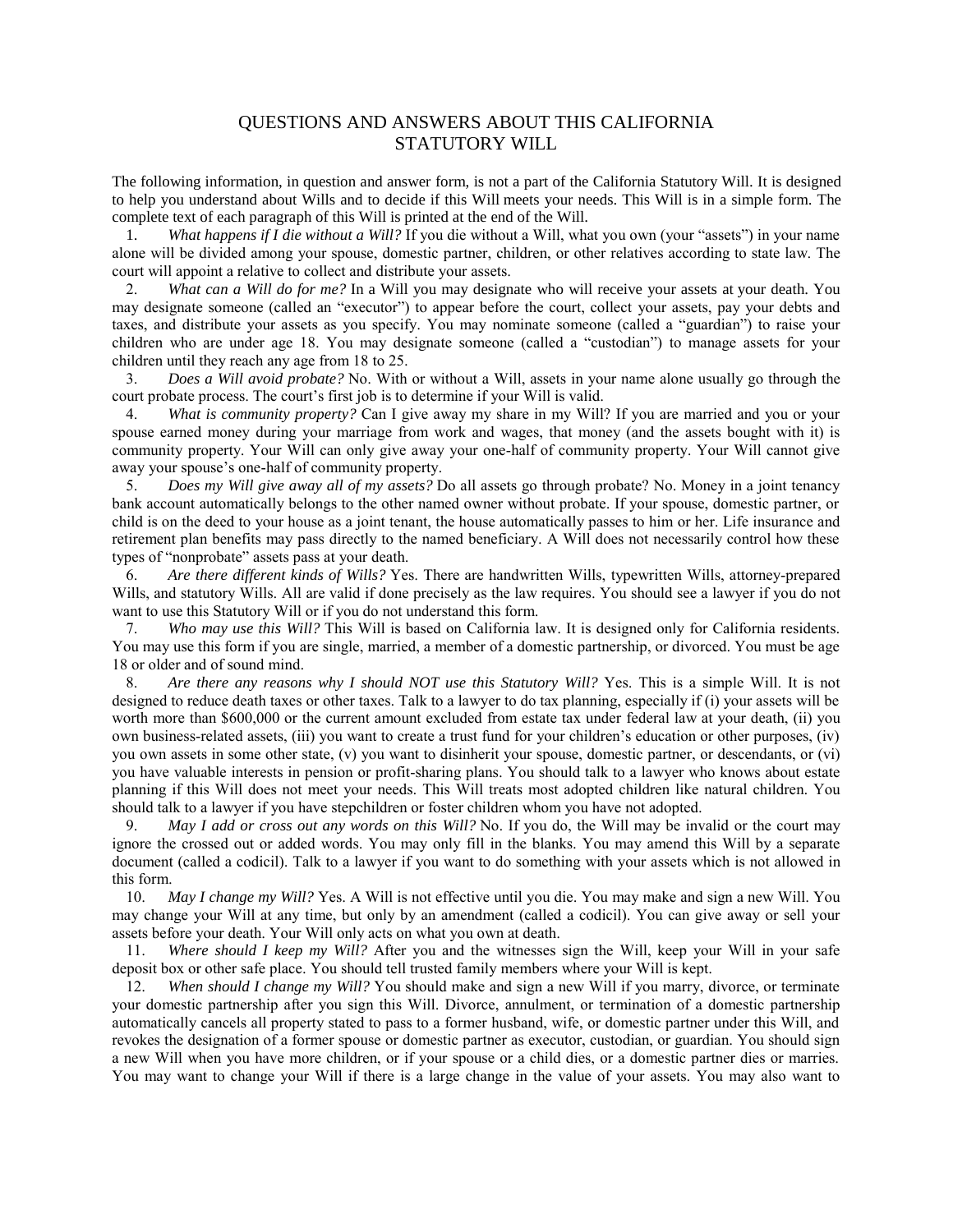change your Will if you enter a domestic partnership or your domestic partnership has been terminated after you sign this Will.

13. *What can I do if I do not understand something in this Will?* If there is anything in this Will you do not understand, ask a lawyer to explain it to you.

14. *What is an executor?* An "executor" is the person you name to collect your assets, pay your debts and taxes, and distribute your assets as the court directs. It may be a person or it may be a qualified bank or trust company.

15. *Should I require a bond?* You may require that an executor post a "bond." A bond is a form of insurance to replace assets that may be mismanaged or stolen by the executor. The cost of the bond is paid from the estate's assets.

16. *What is a guardian?* Do I need to designate one? If you have children under age 18, you should designate a guardian of their "persons" to raise them.

17. *What is a custodian?* Do I need to designate one? A "custodian" is a person you may designate to manage assets for someone (including a child) who is under the age of 25 and who receives assets under your Will. The custodian manages the assets and pays as much as the custodian determines is proper for health, support, maintenance, and education. The custodian delivers what is left to the person when the person reaches the age you choose (from 18 to 25). No bond is required of a custodian.

18. *Should I ask people if they are willing to serve before I designate them as executor, guardian, or custodian?* Probably yes. Some people and banks and trust companies may not consent to serve or may not be qualified to act.

19. *What happens if I make a gift in this Will to someone and that person dies before I do?* A person must survive you by 120 hours to take a gift under this Will. If that person does not, then the gift fails and goes with the rest of your assets. If the person who does not survive you is a relative of yours or your spouse, then certain assets may go to the relative's descendants.

20. *What is a trust?* There are many kinds of trusts, including trusts created by Wills (called "testamentary trusts") and trusts created during your lifetime (called "revocable living trusts"). Both kinds of trusts are long-term arrangements in which a manager (called a "trustee") invests and manages assets for someone (called a "beneficiary") on the terms you specify. Trusts are too complicated to be used in this Statutory Will. You should see a lawyer if you want to create a trust.

21. *What is a domestic partner?* You have a domestic partner if you have met certain legal requirements and filed a form entitled "Declaration of Domestic Partnership" with the Secretary of State. Notwithstanding Section 299.6 of the Family Code, if you have not filed a Declaration of Domestic Partnership with the Secretary of State, you do not meet the required definition and should not use the section of the Statutory Will form that refers to domestic partners even if you have registered your domestic partnership with another governmental entity. If you are unsure if you have a domestic partner or if your domestic partnership meets the required definition, please contact the Secretary of State's office.

## INSTRUCTIONS

1. *READ THE WILL.* Read the whole Will first. If you do not understand something, ask a lawyer to explain it to you.

2. *FILL IN THE BLANKS.* Fill in the blanks. Follow the instructions in the form carefully. Do not add any words to the Will (except for filling in blanks) or cross out any words.

3. *DATE AND SIGN THE WILL AND HAVE TWO WITNESSES SIGN IT.* Date and sign the Will and have two witnesses sign it. You and the witnesses should read and follow the Notice to Witnesses found at the end of this Will.

\*You do not need to have this document notarized. Notarization will not fulfill the witness requirement.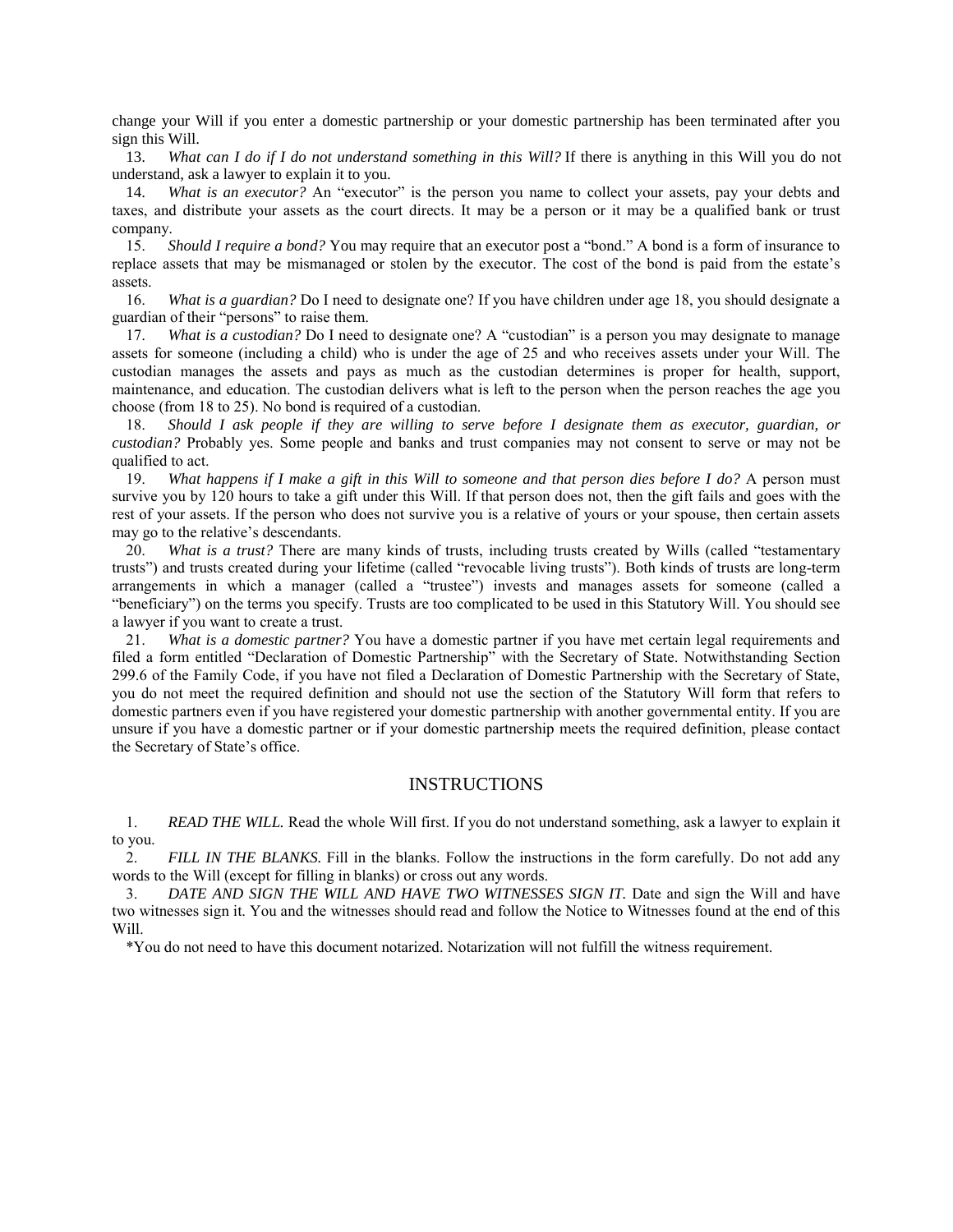## CALIFORNIA STATUTORY WILL OF

Print Your Full Name

1. Will. This is my Will. I revoke all prior Wills and codicils.

2. Specific Gift of Personal Residence. (Optional—use only if you want to give your personal residence to a different person or persons than you give the balance of your assets to under paragraph 5 below.) I give my interest in my principal personal residence at the time of my death (subject to mortgages and liens) as follows:

(Select one choice only and sign in the box after your choice.)

a. Choice One: All to my spouse or domestic partner, registered with the California Secretary of State, if my spouse or domestic partner, registered with the California Secretary of State, survives me; otherwise to my descendants (my children and the descendants of my children) who survive me.

b. Choice Two: Nothing to my spouse or domestic partner, registered with the California Secretary of State; all to my descendants (my children and the descendants of my children) who survive me.

c. Choice Three: All to the following person if he or she survives me (Insert the name of the person.):

d. Choice Four: Equally among the following persons who survive me (Insert the names of two or more persons.):



(Select one choice only and sign in the box after your choice.)

a. Choice One: All to my spouse or domestic partner, registered with the California Secretary of State, if my spouse or domestic partner, registered



<sup>3.</sup> Specific Gift of Automobiles, Household and Personal Effects. (Optional—use only if you want to give automobiles and household and personal effects to a different person or persons than you give the balance of your assets to under paragraph 5 below.) I give all of my automobiles (subject to loans), furniture, furnishings, household items, clothing, jewelry, and other tangible articles of a personal nature at the time of my death as follows: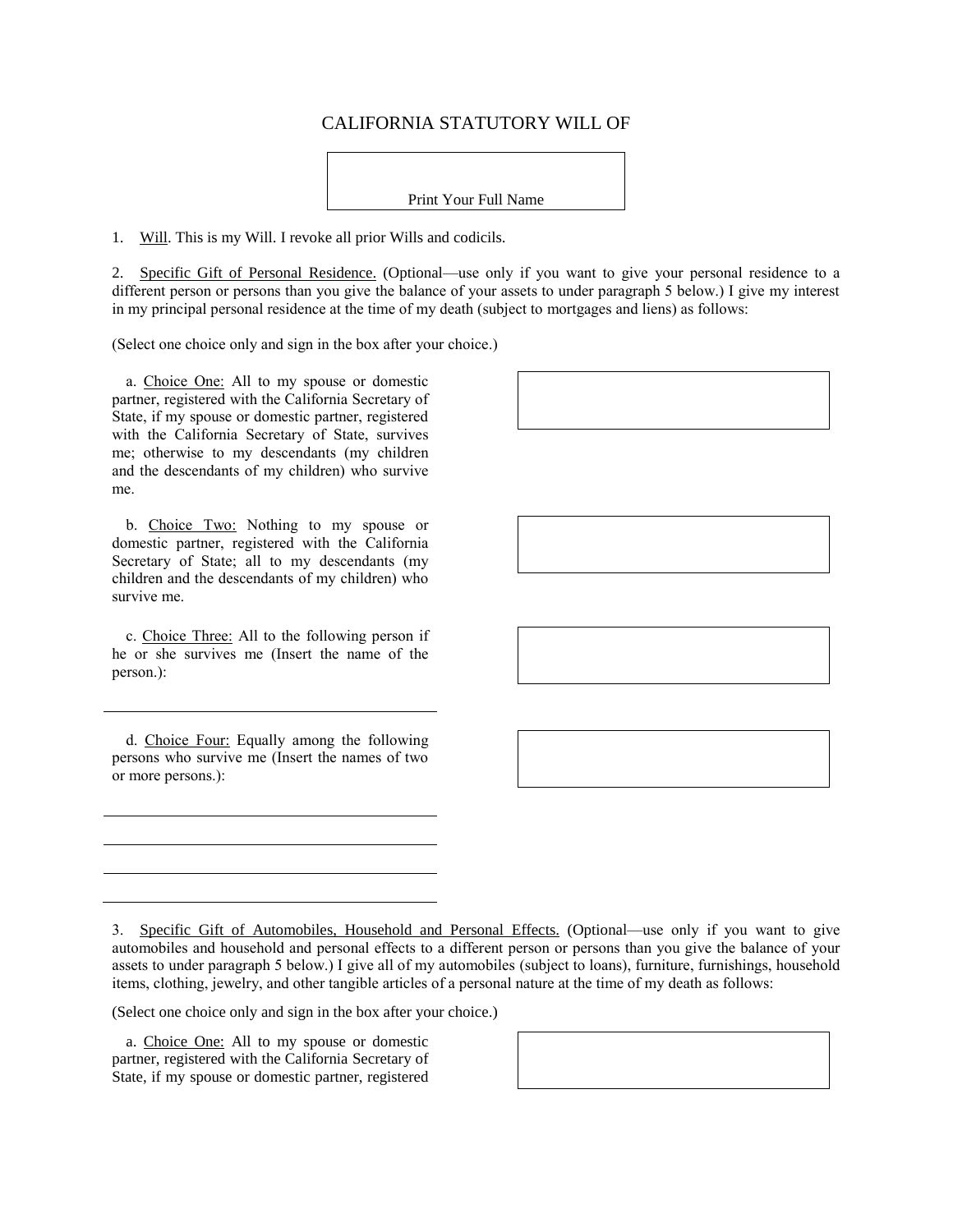with the California Secretary of State, survives me; otherwise to my descendants (my children and the descendants of my children) who survive me.

b. Choice Two: Nothing to my spouse or domestic partner, registered with the California Secretary of State; all to my descendants (my children and the descendants of my children) who survive me.

c. Choice Three: All to the following person if he or she survives me (Insert the name of the person.):

d. Choice Four: Equally among the following persons who survive me (Insert the names of two or more persons.):





4. Specific Gifts of Cash. (Optional) I make the following cash gifts to the persons named below who survive me, or to the named charity, and I sign my name in the box after each gift. If I do not sign in the box, I do not make a gift. (Sign in the box after each gift you make.)

| Name of Person or Charity to   Amount of Cash Gift<br>receive gift (name one only— |                                              |  |
|------------------------------------------------------------------------------------|----------------------------------------------|--|
| please print)                                                                      | Sign your name in this box to make this gift |  |

| Name of Person or Charity to   Amount of Cash Gift |                                              |
|----------------------------------------------------|----------------------------------------------|
| receive gift (name one only-                       |                                              |
| please print)                                      | Sign your name in this box to make this gift |
|                                                    |                                              |

| Name of Person or Charity to   Amount of Cash Gift |                                              |
|----------------------------------------------------|----------------------------------------------|
| receive gift (name one only-                       |                                              |
| please print)                                      | Sign your name in this box to make this gift |
|                                                    |                                              |

| Name of Person or Charity to   Amount of Cash Gift<br>receive gift (name one only- |                                              |  |
|------------------------------------------------------------------------------------|----------------------------------------------|--|
| please print)                                                                      | Sign your name in this box to make this gift |  |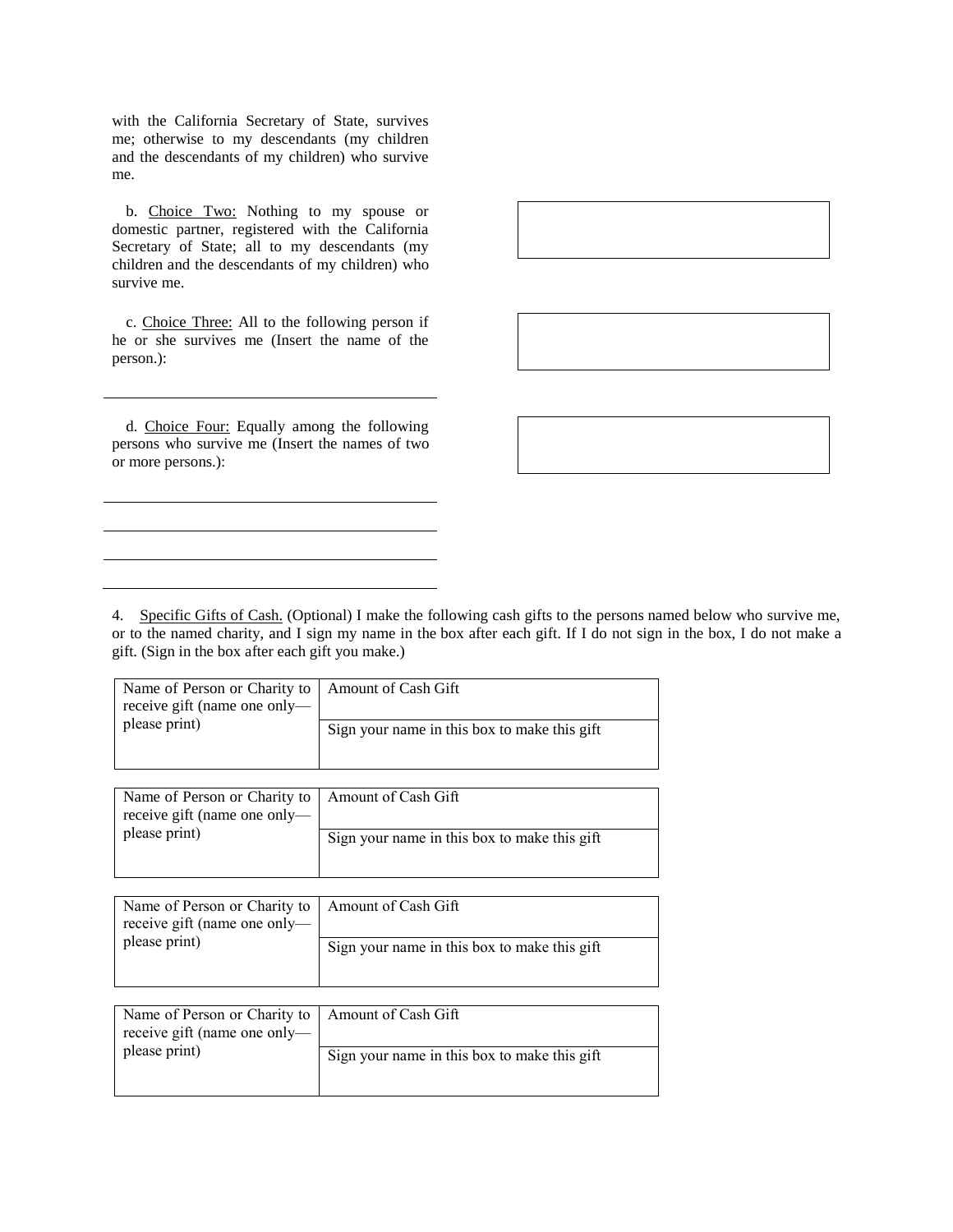| Name of Person or Charity to   Amount of Cash Gift<br>receive gift (name one only— |                                              |
|------------------------------------------------------------------------------------|----------------------------------------------|
| please print)                                                                      | Sign your name in this box to make this gift |

5. Balance of My Assets. Except for the specific gifts made in paragraphs 2, 3 and 4 above, I give the balance of my assets as follows:

(Select one choice only and sign in the box after your choice. If I sign in more than one box or if I do not sign in any box, the court will distribute my assets as if I did not make a Will.)

a. Choice One: All to my spouse or domestic partner, registered with the California Secretary of State, if my spouse or domestic partner, registered with the California Secretary of State, survives me; otherwise to my descendants (my children and the descendants of my children) who survive me.

b. Choice Two: Nothing to my spouse or domestic partner, registered with the California Secretary of State; all to my descendants (my children and the descendants of my children) who survive me.

c. Choice Three: All to the following person if he or she survives me (Insert the name of the person.):

d. Choice Four: Equally among the following persons who survive me (Insert the names of two or more persons.):





Name of First Choice for Guardian of the Person

Name of Second Choice for Guardian of the Person

<sup>6.</sup> Guardian of the Child's Person. If, at my death, I have a child under age 18, whether the child is alive at the time this will is executed or born after the date this will is executed, and the child does not have a living parent, I nominate the individual named below as First Choice as guardian of the person of that child (to raise the child). If the First Choice does not serve, then I nominate the Second Choice, and then the Third Choice, to serve. Only an individual (not a bank or trust company) may serve.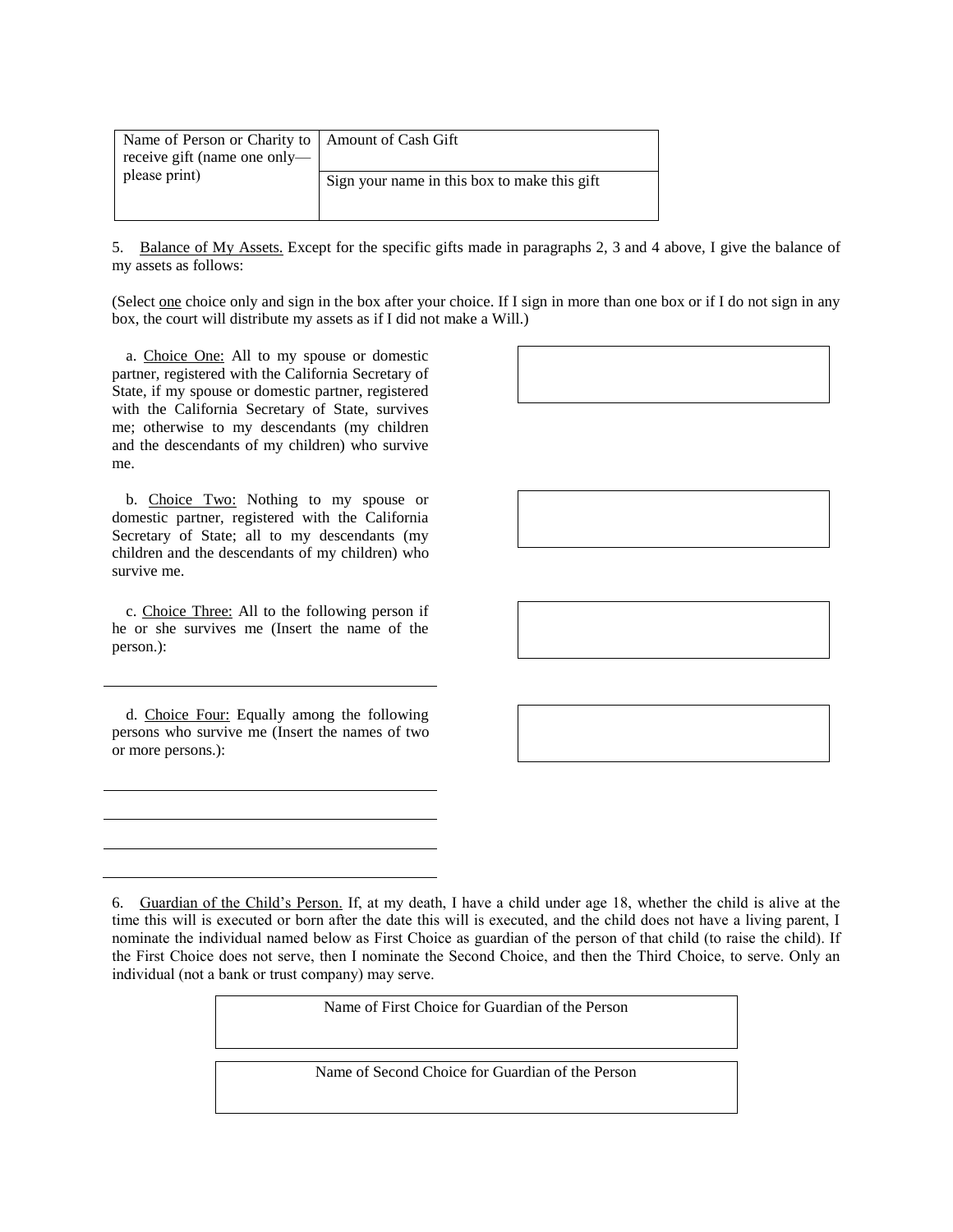## Name of Third Choice for Guardian of the Person

7. Special Provision for Property of Persons Under Age 25. (Optional—unless you use this paragraph, assets that go to a child or other person who is under age 18 may be given to the parent of the person, or to the Guardian named in paragraph 6 above as guardian of the person until age 18, and the court will require a bond, and assets that go to a child or other person who is age 18 or older will be given outright to the person. By using this paragraph you may provide that a custodian will hold the assets for the person until the person reaches any age from 18 to 25 which you choose.) If a beneficiary of this Will is under the age chosen below, **I** nominate the individual or bank or trust company named below as First Choice as custodian of the property. If the First Choice does not serve, then I nominate the Second Choice, and then the Third Choice, to serve.

| Name of First Choice for Custodian of Assets  |  |
|-----------------------------------------------|--|
| Name of Second Choice for Custodian of Assets |  |
|                                               |  |
| Name of Third Choice for Custodian of Assets  |  |
| om 18 to 25 as the age for the person to      |  |

Insert any age from receive the property: (If you do not choose an age, age 18 will apply.)



8. Executor. I nominate the individual or bank or trust company named below as First Choice as executor. If the First Choice does not serve, then I nominate the Second Choice, and then the Third Choice, to serve.

Name of First Choice for Executor

Name of Second Choice for Executor

Name of Third Choice for Executor

9. Bond. My signature in this box means a bond is not required for any person named as executor. A bond may be required if I do not sign in this box:

No bond shall be required